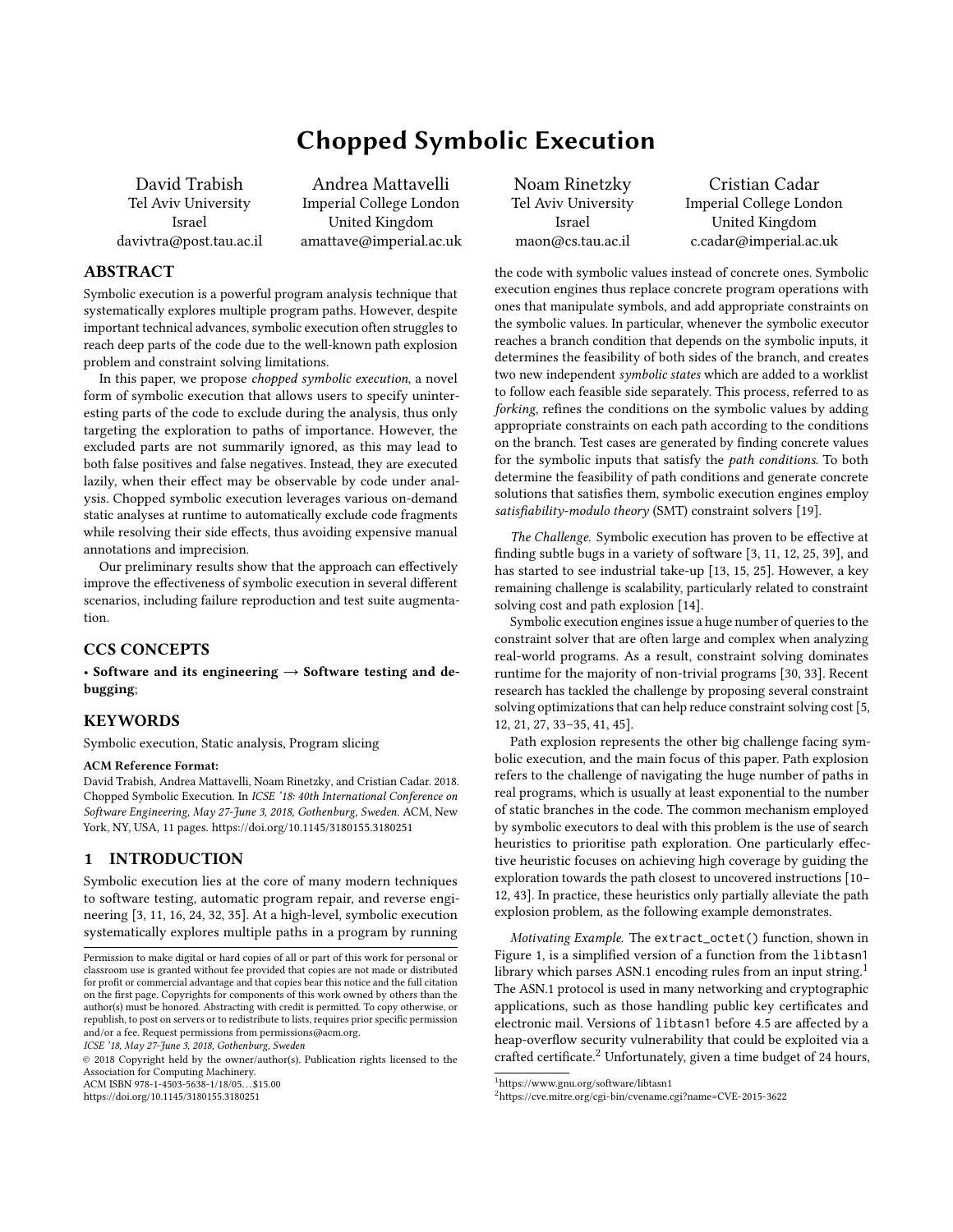#### ICSE '18, May 27-June 3, 2018, Gothenburg, Sweden The State of Trabish, Mattavelli, Rinetzky and Cadar

```
1 int extract_octet(asn_t asn, char *str, int str_len) {
2 int len3, counter, counter_end, result;
3 int len2 = get_length(str, str_len, &len3);
4 counter = len3+1;
5 counter_end = str_len;
6 while (counter < counter_end) {
7 // call to get_length() leads to a heap overflow:
8 len2 = get_length(str+counter, str_len, &len3);
9 if (len2 >= 0) {
10 DECR_LEN(str_len, len2+len3);
11 append_value(asn, str+counter+len3, len2);
12 } else {
13 DECR_LEN(str_len, len3);
14 result = extract_octet(asn, str+counter+len3, str_len);
15 if (result != SUCCESS)
16 return result;
17 len2 = 0:
18 }
19 // str_len should have been decremented at the
20 // beginning of the while block
21 DECR LEN(str len, 1):
22 counter += len2+len3+1;
23 }
24 return SUCCESS;
```
<span id="page-1-6"></span><span id="page-1-4"></span><span id="page-1-3"></span>25 }

# Figure 1: A simplified excerpt from the **extract\_octet** routine in **libtasn1**. The invocation of **get\_length()** in line [8](#page-1-1) leads to a heap overflow because **str\_len** has not been decremented before the call.

the analysis of the extract\_octet() function using the state-ofthe-art symbolic execution engine KLEE [\[11\]](#page-10-2) fails to identify the vulnerability due to path explosion.

At each loop iteration (lines [6–](#page-1-2)[23\)](#page-1-3), the function decodes the length of the current data element with get\_length (line [8\)](#page-1-1). Function get\_length scans through the input string and decodes the ASN.1 fields. Then, the execution either recursively iterates over the input string (line [14\)](#page-1-4), or invokes append\_value (line [11\)](#page-1-5). Function append\_value creates the actual node in the Abstract Syntax Tree (AST) by decoding the input string given the obtained length. This function scans once more over the input string, performs several checks over the selected element, and allocates memory for the node in the recursive data structure.

Path explosion in this function occurs due to several nested function calls. Symbolically executing function get\_length alone with a symbolic string of  $n$  characters leads to  $4 * n$  different paths. Function append\_value increases even more the number of paths and also affects the efficiency of the symbolic execution engine due to a huge number of constraint solver invocations. As a result, the symbolic executor fails to identify the heap-overflow vulnerability at line [8.](#page-1-1)

Our Approach. Identifying the vulnerability from the entry point of the library is not trivial: To reach the faulty invocation of function get\_length, the input triggering the vulnerability traverses 2,945 calls to 98 different functions, for a total amount of 386,727 instructions. Our key observation is that most of the functions required during the execution are not relevant for finding the vulnerability. The vulnerability occurs due to an incorrect update of the remaining bytes for parsing (line [21\)](#page-1-6), which results in a memory out-of-bound read when calling get\_length. The bug thus occurs in code which deals with the parsing, which is independent from the

functions that construct the corresponding ASN.1 representation, such as append\_value. Therefore, we could have quickly reached the bug if we had skipped the irrelevant functions that build the AST.

In this paper, we propose a novel form of symbolic execution called chopped symbolic execution that provides the ability to specify parts of the code to exclude during the analysis, thus enabling symbolic execution to focus on significant paths only. The skipped code is not trivially excluded from symbolic execution, since this may lead to spurious results. Instead, chopped symbolic execution lazily executes the relevant parts of the excluded code when explicitly required. In this way, chopped symbolic execution does not sacrifice the soundness guarantees provided by standard symbolic execution—except for non-termination of the skipped functions, which may be considered a bug on its own—in that only feasible paths are explored, but effectively discards paths irrelevant to the task at hand.

We developed a prototype implementation of chopped symbolic execution and report the results of an initial experimental evaluation that demonstrates that this technique can indeed lead to efficient and effective exploration of the code under analysis.

Main Contributions. In summary, in this paper we make the following contributions:

- (1) We introduce chopped symbolic execution, a novel form of symbolic execution that leverages a lightweight specification of uninteresting code parts to significantly improve the scalability of symbolic execution, without sacrificing soundness.
- (2) We present Chopper, a prototype implementation of our technique within KLEE [\[11\]](#page-10-2), and make it publicly available.
- (3) We report on an experimental evaluation of Chopper in two different scenarios: failure reproduction and test suite augmentation, and show that chopped symbolic execution can improve and respectively complement standard symbolic execution.

This paper is organised as follows. Section [2](#page-1-7) gives a high-level overview of chopped symbolic execution, and Section [3](#page-3-0) presents our technique in detail. Section [4](#page-6-0) briefly discusses our implementation inside the KLEE symbolic execution engine. Section [5](#page-6-1) presents the experimental evaluation of our technique, and in particular it shows that chopped symbolic execution can overcome the limitations of state-of-the-art symbolic executors. Section [6](#page-9-0) surveys the main approaches related to this work. Section [7](#page-9-1) summarises the contributions of the paper and describes ongoing research work.

# <span id="page-1-7"></span>2 OVERVIEW

In this section, we give a high-level overview of chopped symbolic execution using the simple program in Figure [2.](#page-2-0) In particular, Figure [2a](#page-2-1) shows the entry point of the program (function main), while Figure [2c](#page-2-2) shows the uninteresting code which we would like to skip (function f).

We start the chopped execution by executing main symbolically. When a state reaches the function call for f at line [7,](#page-2-3) we create a snapshot state by cloning the current state, and skip the function call. The snapshot state is shown graphically in Figure [2b,](#page-2-4) where each gray oval represents a symbolic execution state.

With a snapshot created, we then continue the execution on the current state, but from this point we must consider that some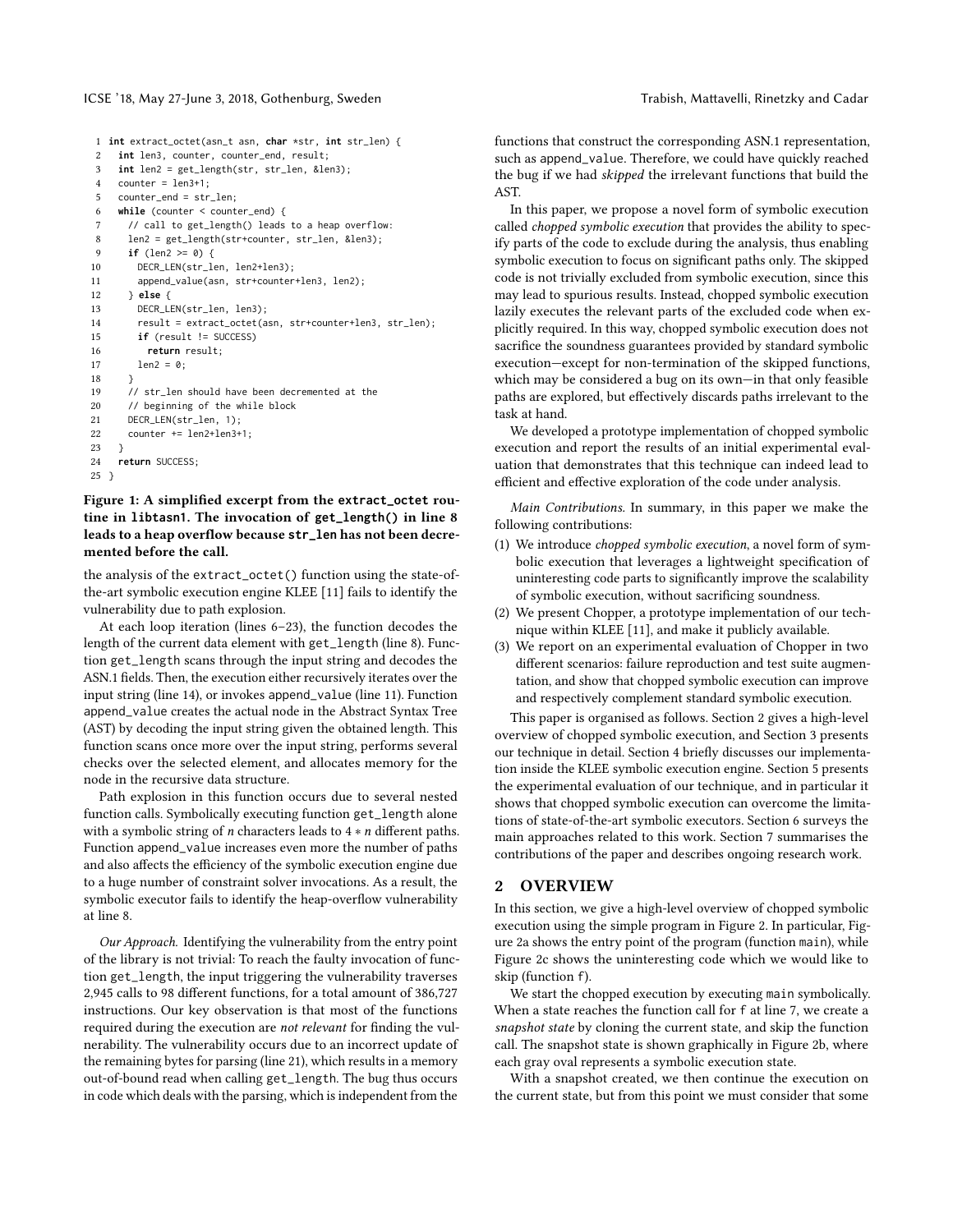<span id="page-2-14"></span><span id="page-2-9"></span><span id="page-2-8"></span><span id="page-2-3"></span><span id="page-2-0"></span>

<span id="page-2-4"></span>Figure 2: Graphical illustration of chopped symbolic execution on a simple example.

<span id="page-2-15"></span><span id="page-2-1"></span>load instructions may depend on the side effects of the skipped function f, i.e. the memory locations that f may update. In our example, the side effects of f are the memory locations pointed to by p.z, p.x, and p.y, which are updated at lines [17,](#page-2-5) [20,](#page-2-6) and [22](#page-2-7) respectively. (We compute the side effects of f using conservative static pointer analysis [\[4,](#page-10-23) [26,](#page-10-24) [37\]](#page-10-25) before the symbolic exploration starts, see [§3.](#page-3-0)) We define those instructions that read from the side effects of the skipped functions as dependent loads.

On some paths, symbolic execution does not encounter such dependent loads. For example, the path following the else side of the branch at line [8](#page-2-8) accesses neither p.x nor p.y nor p.z, so no further action is needed on those paths, and the exploration may correctly terminate without ever going through the code of f. Indeed, in real programs there are often paths that do not depend on the skipped functions, and in such cases symbolic execution immediately benefits from our approach: irrelevant paths are safely skipped, thus reducing path explosion.

However, on other paths symbolic execution encounters dependent loads. This happens for our example on the path which explores the then side of the branch at line [8,](#page-2-8) when it loads the value of p.y at line [9.](#page-2-9) At this point, the current state needs to be suspended until the relevant paths in function f are explored, and becomes a dependent state. To recover a path, we create a new recovery state which inherits the snapshot state generated before skipping f at line [7](#page-2-3) and start executing symbolically the function.

While symbolic execution is in the recovery state, if the execution forks, then the same fork is performed in the dependent state. Furthermore, as we run the recovery state, any stores to the memory location read by the dependent load are also performed in the dependent state. For example, if the symbolic execution of f traverses the else branch at lines [21–](#page-2-10)[22,](#page-2-7) then the value of p.y (the memory location pointed to by  $p \rightarrow y$  is set to 1 in the dependent state too. If the recovery state returns successfully, the dependent state is resumed successfully. If an error occurs while executing the recovery state (e.g., an invalid memory access or a division by zero error, which could have occurred if p->z were set in line [17](#page-2-5) to 4/p->y) the corresponding dependent state is terminated.

When we execute a recovery state, not all paths might be compatible with the execution which the dependent state reached. For

<span id="page-2-12"></span><span id="page-2-11"></span><span id="page-2-10"></span><span id="page-2-7"></span><span id="page-2-6"></span><span id="page-2-5"></span><span id="page-2-2"></span>example, if line [8](#page-2-8) were changed from if (j>0) to if (k>0), then the dependent state would have  $k > 0$  in its path condition, rendering the dependent state incompatible with the path in f where  $k \leq 0$ .

One way to filter such incompatible paths would be to execute all possible paths thorough f during recovery, and later filter the ones that are incompatible with the dependent state. However, this would potentially lead to the exploration of a large number of infeasible paths. We thus designed a more efficient solution: Each state maintains a list of guiding constraints, which are those constraints added since the call to the skipped function. In our example, the guiding constraints for the dependent state are  $j > 0$ . Before we execute a recovery state, we add these guiding constraints from the dependent state to the path condition of the recovery state. By doing this, we guarantee that every path explored in the recovery state is consistent with respect to its dependent state.

During recovery, one could execute all possible paths through the skipped function f which are compatible with the dependent state, as we could in the example above. However, for real programs this could be unnecessarily expensive, as many paths do not influence the dependent load which started the recovery. To avoid this possible path explosion, and reduce the cost of constraint solving, we aim to only execute the paths that could influence the dependent load. We accomplish this by statically slicing [\[7,](#page-10-26) [40,](#page-10-27) [42,](#page-10-28) [44\]](#page-10-29) the function f with respect to the store instructions that write to the memory location read by the dependent load, that is, the side effects observable from the dependent load. Note that function f could call other functions, so the slicing is done for all these functions too. In our example, the slicing would likely be able to completely remove the if statement at lines [16–](#page-2-11)[17,](#page-2-5) which would halve the number of explored paths, thus reducing path explosion. It would also likely remove the then side of the if statement at line [19,](#page-2-12) which in this case does not bring significant benefits, but it could, if that side of the branch were replaced by say, an expensive loop. Slicing away these code parts is possible because they do not update p.y on which the dependent load on line [9](#page-2-9) relies.<sup>[3](#page-2-13)</sup>

<span id="page-2-13"></span> $3$ In practice, the success of the slicing algorithm in reducing the size of the code depends on the precision of the underlying pointer analysis.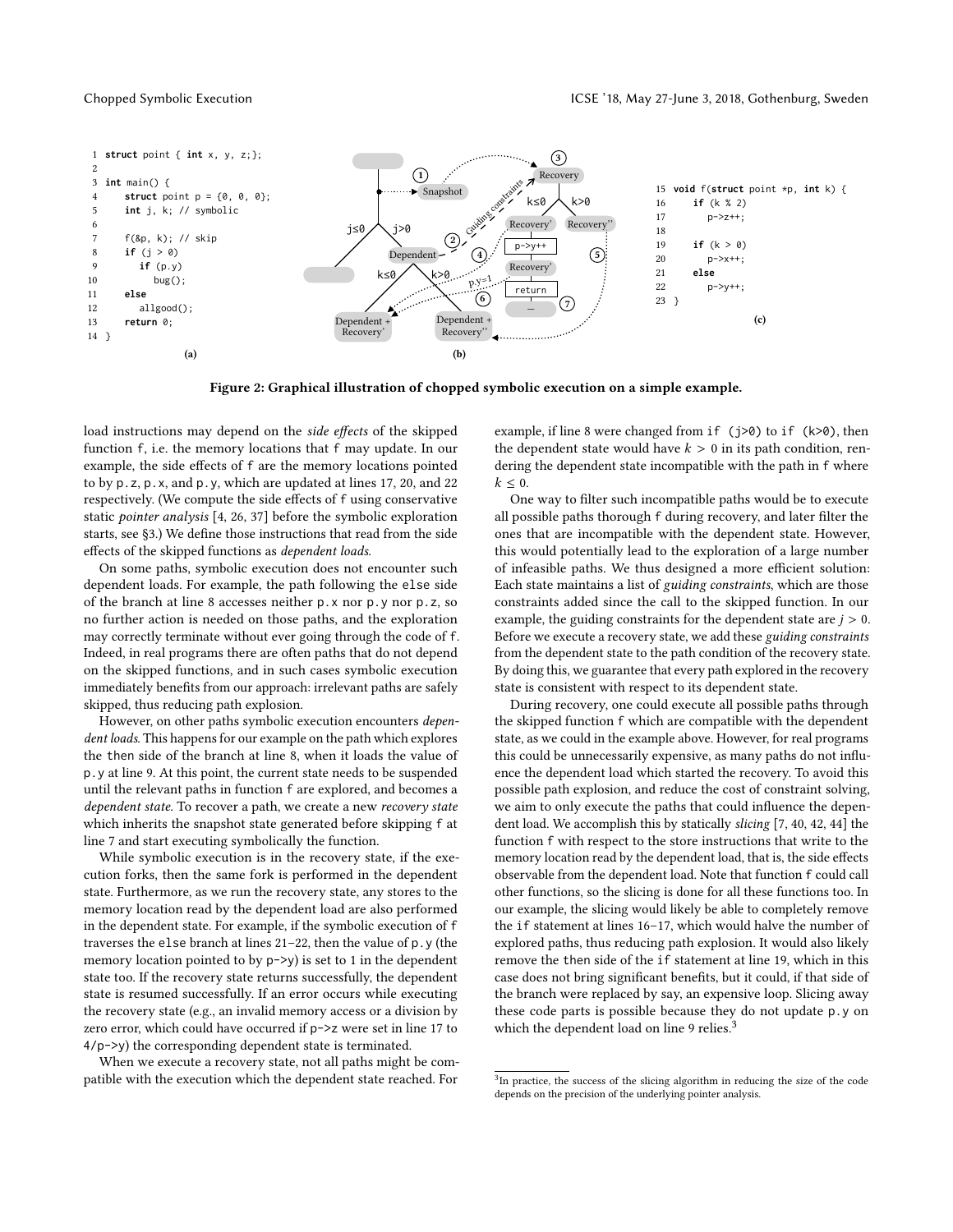ICSE '18, May 27-June 3, 2018, Gothenburg, Sweden The State of Trabish, Mattavelli, Rinetzky and Cadar

Figure [2b](#page-2-4) shows how chopped symbolic execution works on our example in a graphical way. To recapitulate, when the call to f is reached at line [7,](#page-2-3) a snapshot state is created by cloning the current state (step  $\mathbb{Q}$  in the figure). Then, on the execution state that reaches line [9,](#page-2-9) the current state becomes a dependent state and is suspended (step  $\oslash$ ), and a recovery state is created by cloning the snapshot state and adding the guiding constraints from the dependent state (step  $\circled{3}$ ). At this point, function f is statically sliced with respect to the dependent load, in our case removing the first if statement and the then slide of the second if statement. Then, the recovery state starts symbolically running the sliced version of f. When execution is forked at line [19,](#page-2-12) then the dependent state is also forked along the same constraints (steps  $\circled{4}$  and  $\circled{5}$ ). One of the forked recovery states (Recovery') updates the location p->y on which our dependent load relies on, so this location is also updated in the corresponding dependent state (step  $\circledS$ ). Finally, when a recovery state terminates, it gets discarded (step  $\mathcal{D}$ ), and symbolic execution is resumed from its dependent states and other normal states in the program.

# <span id="page-3-0"></span>3 CHOPPED SYMBOLIC EXECUTION

In this section, we describe our technique in detail and provide the background regarding the main static analysis it employs, namely pointer analysis [\[4,](#page-10-23) [26,](#page-10-24) [37\]](#page-10-25).

<span id="page-3-27"></span><span id="page-3-26"></span><span id="page-3-25"></span><span id="page-3-24"></span><span id="page-3-23"></span>Algorithm [1](#page-3-1) presents the key steps in chopped symbolic execution, which we gradually explain. The algorithm operates on a simple imperative C-like heap-manipulating language with assignments, assertions, conditional jumps, dynamic memory allocation and reclamation, and function calls with call-by-value parameter passing.[4](#page-3-2) Functions may have pointer parameters. Thus, without loss of generality, we assume that functions do not have a return value.<sup>[5](#page-3-3)</sup> To simplify the explanation, we now assume that we may skip at most one function invocation at every explored path, and discuss the general case in  $\S 3.3$ .<sup>[6](#page-3-4)</sup> For the same reason, we also assume that the program does not dynamically allocate memory, and discuss this aspect in [§3.4.](#page-5-1)

<span id="page-3-34"></span><span id="page-3-33"></span><span id="page-3-32"></span><span id="page-3-30"></span><span id="page-3-29"></span><span id="page-3-28"></span><span id="page-3-20"></span>Chopped symbolic execution begins by invoking function cse with an *initial symbolic state*  $(s_0)$  and a set containing the names of the functions that the user wishes to skip (skipFunctions). We expect a symbolic state s to encode, among other properties, the next instruction to be executed (denoted by  $NEXTINSTRUCTION(s)$ ), the activation record stack, and a (symbolic) description of the program heap. For example, the chopped symbolic execution described in Section [2](#page-1-7) begins with  $s_0$  in which the stack contains only the activation record of main, with the next instruction at line [4,](#page-2-14) an empty heap, and  $skipFunctions = \{f\}.$ 

<span id="page-3-40"></span><span id="page-3-39"></span><span id="page-3-38"></span><span id="page-3-37"></span><span id="page-3-35"></span><span id="page-3-31"></span>At the beginning of the algorithm the worklist is empty (line [1\)](#page-3-5), and we initialize it with  $s_0$  (line [3\)](#page-3-6). Then, a standard worklist-based algorithm starts executing until either the worklist is empty (line [4\)](#page-3-7), or the algorithm exhausts the time budget (elided). As usual, the algorithm selects a symbolic state s to explore out of the worklist (line [5\)](#page-3-8). Unconventionally, however, the worklist only has the states which are not suspended, as suspended states are blocked until the

```
4Our implementation operates on LLVM bitcode [29].
```

```
5A function with a return value can always be rewritten with an additional parameter
that points to the memory location of the return value.
```
<span id="page-3-22"></span><span id="page-3-21"></span><span id="page-3-19"></span><span id="page-3-18"></span><span id="page-3-17"></span><span id="page-3-16"></span><span id="page-3-15"></span><span id="page-3-14"></span><span id="page-3-13"></span><span id="page-3-12"></span><span id="page-3-11"></span><span id="page-3-10"></span><span id="page-3-9"></span><span id="page-3-8"></span><span id="page-3-7"></span><span id="page-3-6"></span><span id="page-3-5"></span><span id="page-3-1"></span>

|     | Algorithm 1 Chopped symbolic execution (simplified).               |
|-----|--------------------------------------------------------------------|
|     | 1: worklist $\leftarrow \emptyset$                                 |
| 2:  | <b>function</b> $CSE(s_0, skipFunctions)$                          |
| 3:  | worklist $\leftarrow$ worklist $\cup$ {s <sub>0</sub> }            |
| 4:  | while worklist $\neq \emptyset$ do                                 |
| 5:  | $s \leftarrow$ SELECT( <i>worklist</i> )                           |
| 6:  | $inst \leftarrow$ NEXTINSTRUCTION(s)                               |
| 7:  | switch inst do                                                     |
| 8:  | case Call                                                          |
| 9:  | $f \leftarrow \text{TARGEFUNCTION}(s)$                             |
| 10: | <b>if</b> $f \in$ <i>skipFunctions</i> <b>then</b>                 |
| 11: | $snapshot \leftarrow$ CREATESNAPSHOT(s)                            |
| 12: | s.skipped $\leftarrow$ s.skipped + (f, snapshot)                   |
| 13: | else                                                               |
| 14: | EXECUTECALL(s)                                                     |
| 15: | case Load                                                          |
| 16: | $addr \leftarrow \text{GETLoopADDRESS}(s)$                         |
| 17: | <b>if</b> $MAND(s, s.skipped,addr)$ then                           |
| 18: | CREATERECOVERYSTATE(s, addr)                                       |
| 19: | else                                                               |
| 20: | EXECUTELOAD(s, inst)                                               |
| 21: | case Branch                                                        |
| 22: | <b>if</b> s.isRecoveryState then                                   |
| 23: | $dependentState \leftarrow \texttt{GETDepenIDENT}(s)$              |
| 24: | $\varphi = \text{convATION}(inst)$                                 |
| 25: | $s' \leftarrow \text{FORK}(s, \varphi)$                            |
| 26: | $dependentState' \leftarrow FORK(dependentState, \varphi)$         |
| 27: | <b>if</b> $FEASIBLE(s') \wedge FEASIBLE(dependentState')$ then     |
| 28: | worklist $\leftarrow$ worklist $\cup$ {s'}                         |
| 29: | $s'' \leftarrow \text{FORK}(s, \neg \varphi)$                      |
| 30: | dependentState" $\leftarrow$ FORK(dependentState, $\neg \varphi$ ) |
| 31: | if $FESIBLE(s'') \wedge FESIBLE(dependentState'')$ then            |
| 32: | worklist $\leftarrow$ worklist $\cup$ {s''}                        |
| 33: | worklist $\leftarrow$ worklist $\setminus \{s\}$                   |
| 34: | else                                                               |
| 35: | EXECUTEBRANCH(s)                                                   |
| 36: | case Store                                                         |
| 37: | $addr \leftarrow$ GETSTOREADDRESS(s)                               |
| 38: | EXECUTESTORE(s, addr)                                              |
| 39: | if s.isRecoveryState then                                          |
| 40: | UPDATEDEPENDENTSTATE(s, addr)                                      |
| 41: | else                                                               |
| 42: | s.overwrittenSet $\leftarrow$ s.overwrittenSet $\cup$ {addr}       |
| 43: | case Return                                                        |
| 44: | if s.isRecoveryState $\wedge$ RETURNINSKIPPED(s) then              |
| 45: | TERMINATE(recoveryState)                                           |
| 46: | $dependentState \leftarrow \texttt{GETDEPENDENT}(s)$               |
| 47: | RESUME(dependentState)                                             |
| 48: | $worklist \leftarrow worklist \cup \{dependentState\}$             |
| 49: | else                                                               |
| 50: | EXECUTERETURN(S)                                                   |
| 51: | end switch                                                         |

<span id="page-3-4"></span> $^6$ For completeness of presentation, Algorithms [1,](#page-3-1) [2](#page-4-0) and [3](#page-4-1) handle the general case.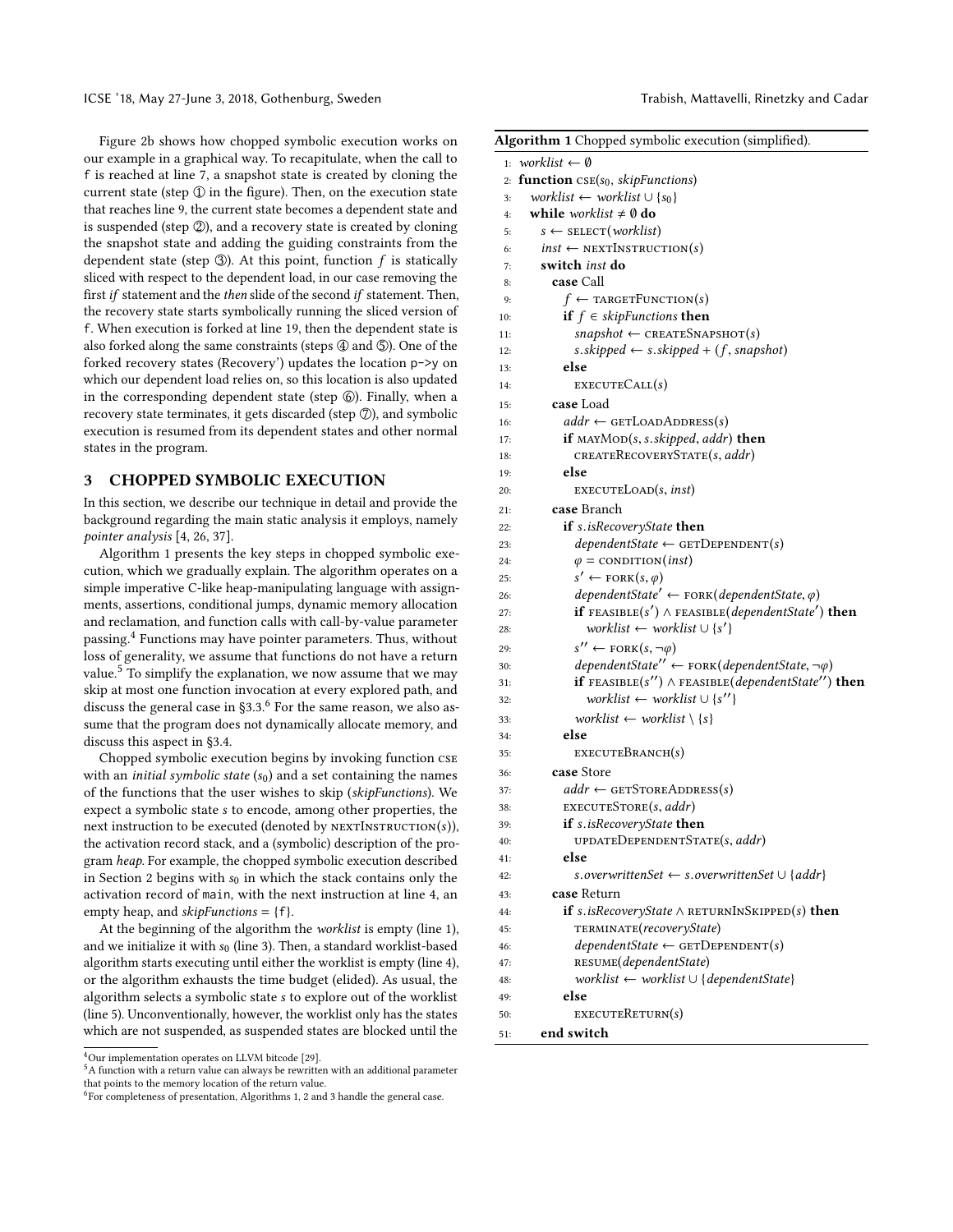<span id="page-4-0"></span>

|  | Algorithm 2 Auxiliary function: CREATERECOVERYSTATE |
|--|-----------------------------------------------------|
|  |                                                     |

|     | 1: <b>function</b> CREATERECOVERYSTATE( <i>dependentState, addr</i> )                       |
|-----|---------------------------------------------------------------------------------------------|
| 2:  | <b>foreach</b> $(f$ , snapshot) $\in$ dependentState.skipped <b>do</b>                      |
| 3:  | <b>if</b> MAYMOD( <i>dependentState,</i> $(f, \text{snapshot})$ <i>, addr</i> ) <b>then</b> |
| 4:  | SUSPEND(dependentState)                                                                     |
| 5:  | $gc \leftarrow$ GETGUIDINGCONSTRAINTS( <i>dependentState</i> )                              |
| 6:  | $recoveryState \leftarrow FORK(snapshot, gc)$                                               |
| 7:  | $recoveryState.isRecoveryState \leftarrow true$                                             |
| 8:  | SLICE(recoveryState, addr)                                                                  |
| 9:  | LINKDEPENDENT(recoveryState, addr, dependentState)                                          |
| 10: | $worklist \leftarrow worklist \cup \{recoveryState\}$                                       |
|     |                                                                                             |
|     | <b>Algorithm 3 Auxiliary function: MAYMOD</b>                                               |

<span id="page-4-1"></span>

|    | 1: <b>function</b> $\text{MANMOD}(s, \text{fundist}, \text{addr})$ |
|----|--------------------------------------------------------------------|
| 2: | foreach $(f, \text{snapshot}) \in \text{funclist}$ do              |
| 3: | <b>if</b> ALLOCSITE(s, addr) $\in$ MODSET(f) <b>then</b>           |
| 4: | <b>if</b> addr $\notin$ s.overwrittenSet <b>then</b>               |
| 5: | return true                                                        |
| 6: | return false                                                       |
|    |                                                                    |
|    |                                                                    |

value of the depended load is resolved (see [§2\)](#page-1-7). The next step of the algorithm depends on the instruction type (line [7\)](#page-3-9).

Handling Call instructions (lines [8](#page-3-10)[–14\)](#page-3-11): A Call instruction is handled as illustrated by step  $\mathbb D$  in Figure [2](#page-2-0) (see [§2\)](#page-1-7): First, the algorithm determines the name  $f$  of the invoked function (line [9\)](#page-3-12). Then, if  $f$  is one of the skipped functions, the algorithm creates a snapshot of the current state s (line [11\)](#page-3-13) and records the snapshot state at the end of its list of skipped invocations (line [12\)](#page-3-14). A skipped invocation is represented as a tuple  $(f, \text{snapshot})$  composed of the name of a skipped function  $f$ , and a *snapshot* of the symbolic state at the time f was skipped.

Conversely, if f should not be skipped, the algorithm handles its invocation as usual in symbolic execution. For brevity, we omit the standard handling of commands by symbolic execution.

Handling Load instructions (lines [15](#page-3-15)[–20\)](#page-3-16): Chopped symbolic execution uses  $\text{MANMOD}(s, s.skipped, addr)$ , shown in Algorithm [3](#page-4-1) and explained in [§3.1,](#page-4-2) to determine whether the address from which a value is read (addr) might have been modified by one of the skipped functions on the path followed by the current state s. If so, the algorithm generates recovery states by calling CREATERECOVERY- $STATE(s, addr)$ . Otherwise, the Load instruction is handled as usual in symbolic execution (line [20\)](#page-3-16).

Function createRecoveryState is shown in Algorithm [2.](#page-4-0) The function handles Load instructions as illustrated by step  $\mathcal Q$  in Figure [2](#page-2-0) (see [§2\)](#page-1-7): It iterates over the list of skipped functions (line [2\)](#page-3-17), and uses mayMon to determine which of the skipped functions  $f$ might have modified addr (line [3\)](#page-3-6). Once it finds such a function, the current dependent state is immediately suspended (line [4\)](#page-3-7). The function then generates the corresponding recovery state recoveryState by forking snapshot and by augmenting its path condition with the guiding constraints gc (lines [5](#page-3-8) to [7\)](#page-3-9), i.e. the path constraints accumulated in s since the snapshot state was created. The algorithm then invokes a static program slicer to remove from the skipped function  $f$  instructions which cannot affect the address of the dependent load (line [8\)](#page-3-10); records that dependentState spawned recoveryState

to determine the value written in address addr of dependentState (line [9\)](#page-3-12); and pushes the recovery state into the worklist (line [10\)](#page-3-18).

Handling Branch instructions (lines [21–](#page-3-19)[35\)](#page-3-20): The algorithm checks whether the current state s is a recovery state. If so, then the Branch instruction is handled as illustrated by steps  $\Phi$  and  $\Phi$ in Figure [2](#page-2-0) (see [§2\)](#page-1-7): It first retrieves the (suspended) dependent state dependentState, which spawned s as a recovery state (line [23\)](#page-3-21). It then determines the branch condition  $\varphi$  (line [24\)](#page-3-22); forks both the current (recovery) state s and the dependent state dependentState, and adds  $\varphi$  to their path condition (lines [25](#page-3-23)[–26\)](#page-3-24). After the fork, it checks whether the resulting states are feasible, i.e. their path conditions are satisfiable (line [27\)](#page-3-25), and if so, adds the new recovery state to the worklist (line [28\)](#page-3-26). If either one is not feasible, the newly forked recovery and dependent states are simultaneously discarded. Lines [29](#page-3-27)[–32](#page-3-28) act similarly to lines [25](#page-3-23)[–28,](#page-3-26) except that we use the negation of the branch condition  $\neg \varphi$ . Finally, the original recovery state s is removed from the worklist (line [33\)](#page-3-29). If the state s is not a recovery state, then the Branch instruction is handled as usual in symbolic execution (line [35\)](#page-3-20).

Handling Store instructions (lines [36–](#page-3-30)[42\)](#page-3-31): The algorithm executes the Store instruction on the current state in two steps. First, it performs the actual store (lines [37](#page-3-32)[–38\)](#page-3-33). If s is a recovery state, then the algorithm invokes updateDependentState (line [40,](#page-3-34) function body elided for space reasons) to update the dependent state, as illustrated by step  $\circledS$  in Figure [2.](#page-2-0) Otherwise, if s is not a recovery state, it updates the set of overwritten addresses in the current state to record that a value was stored in addr after the skipped invocation, and thus any value they may write is no longer relevant (line [42\)](#page-3-31).

Handling Return instructions (lines 43-[50\)](#page-3-36): If s is a recovery state and the Return instruction is invoked inside the skipped function (line [44\)](#page-3-37), then the recovery is terminated and the instruction is handled as illustrated by step  $\oslash$  in Figure [2](#page-2-0) (see [§2\)](#page-1-7): Specifically, the recovery state itself is discarded (line [45\)](#page-3-38) and the dependent state is resumed (lines [46](#page-3-39)[–47\)](#page-3-40). Otherwise, the Return instruction is handled as usual in symbolic execution (line [50\)](#page-3-36).

# <span id="page-4-2"></span>3.1 Static Inference of Function Side-Effects

The auxiliary function  $MMDD(s, *function, addr*)$ , shown in Algorithm [3,](#page-4-1) receives as parameters a symbolic state s, a list of skipped invocations funclist, and an address addr which is the target of a Load instruction, and determines whether one of the skipped functions in funclist may store a value in addr. The function makes this decision using a *points-to* graph computed by a preliminary pointer analysis stage [\[26,](#page-10-24) [37\]](#page-10-25).

More specifically, we perform a whole-program flow-insensitive, context-insensitive, and field-sensitive points-to analysis which determines, in a conservative way, the memory location each pointer variable may point to. In this analysis, memory locations are conservatively abstracted using their allocation sites: Every definition of a local or a global variable is considered to be an allocation site, as well as every program point in which memory is allocated. For example, if the program contains while  $(.)$  do  $L:$  p=malloc $(4)$ then we represent all the memory locations allocated in  $L$  by a single allocation site  $AS<sub>L</sub>$ . We then say that p may point to allocation site  $AS<sub>L</sub>$ , and if the program contains p=q, we say the same about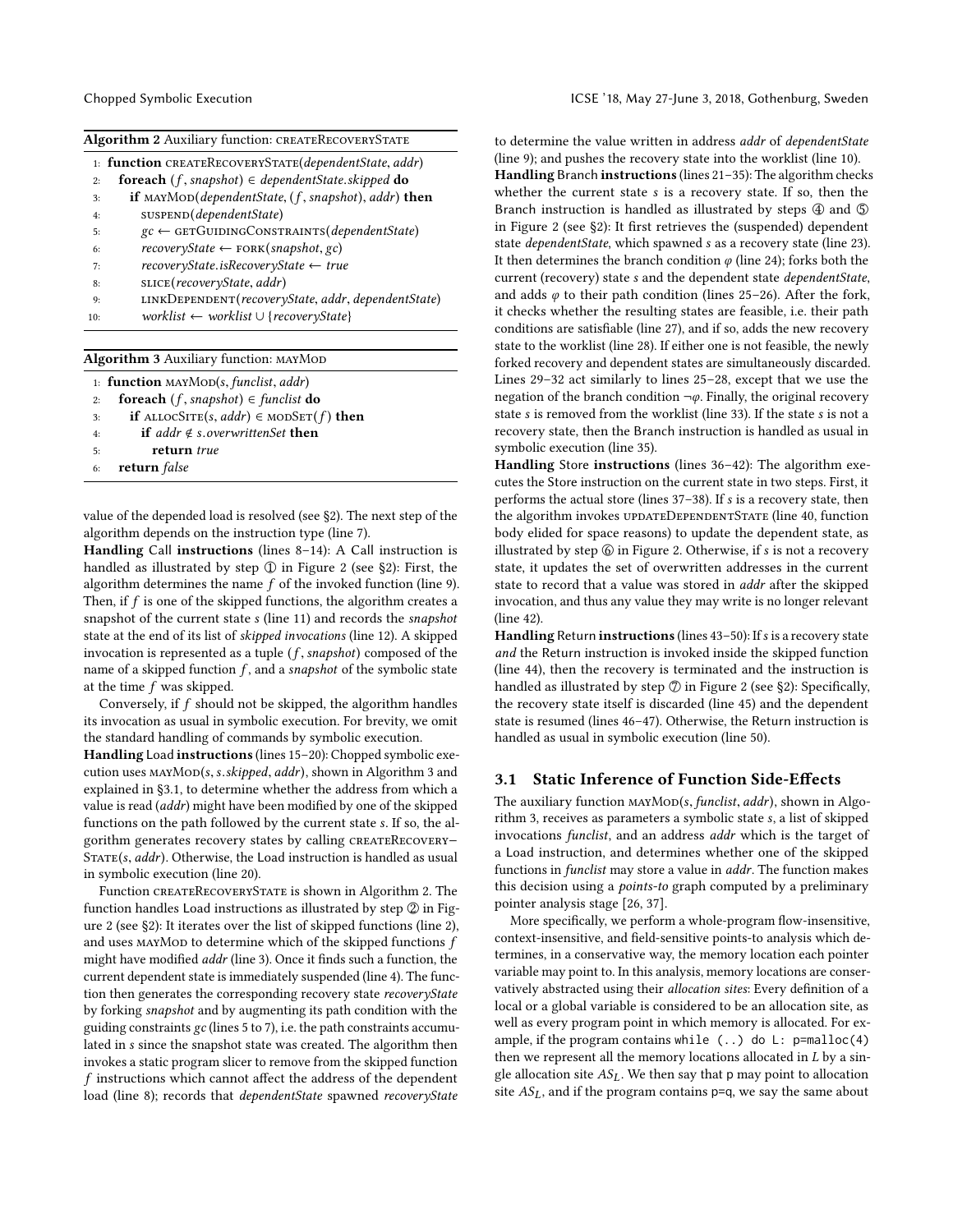q. The nodes of the points-to graph of a program are the variable names and allocation sites, and its edges represent points-to relations: An edge from node  $v$  to  $w$  means that the memory location represented by  $v$  may hold a pointer to  $w$ .

The points-to graph, which is computed once for every program, conservatively represents all the possible points-to relations in any possible program execution. Using the points-to graph, we use a standard may-mod analysis (see, e.g., [\[1\]](#page-10-31)), in which we find the side effects of every function  $f$ , i.e. the set of possible locations, represented by their allocation sites, that the function itself or any function that it may (transitively) invoke, may modify.

During the chopped symbolic execution, we instrument the symbolic state to record the allocation site of every memory location. This instrumentation, together with the program points-to graph, allows MAYMOD to determine whether a skipped function may write to a given address. Recall that the pointer analysis is flowinsensitive, and thus it might record that a skipped function may modify a location which is updated later on in the symbolic execution. More specifically, a load instruction from address addr is dependent on an invocation of a skipped function if and only if: (1)  $addr$  is among the locations that  $may$  be modified by the skipped function (according to the may-mod analysis), and (2) no stores to that location happened between the skipped invocation function and the load. In particular, when the second condition does not hold, no recovery is needed as the stores performed by the skipped function are irrelevant. MAYMOD() utilises the information gathered during the symbolic execution regarding overwritten locations (algorithm [1,](#page-3-1) line [42\)](#page-3-31) to refine on-the-fly the detection of the relevant side effects of skipped functions.

# 3.2 Multiple Recovery States

In some cases, we need to create several recovery states during a single chopped symbolic execution.

For example, consider the following code fragment which replaces lines [7](#page-2-3) to [12](#page-2-15) of the main() function in Figure [2:](#page-2-0)

```
7 f(&p,k); // skip
8 // next two branches depend on the side effects of f
9 if (p.x)
10 p.z++;
11 if (p.y)
```

```
12 p.z--;
```
If we wish to skip the invocation to f() then a recovery state and a dependent state are created at each of the branches on lines [9](#page-5-2) and [11.](#page-5-3) Note that the second dependent state is produced from the first dependent one and that the resumed state encapsulates the changes made by the first recovery state. Assume that these changes involve a modification of the value of  $p \cdot x$  inside the  $k > 0$ branch at line [20.](#page-2-6) If the symbolic execution of the second recovery state goes through the path in which p. y is updated ( $k \le 0$ ), the induced combined execution would be infeasible. To avoid this undesirable situation, when a recovery state terminates, it adds the new constraints accumulated in its path condition to the guiding constraints of its dependent state. The added constraints are then used in subsequent recovery states. In our example in Figure [2,](#page-2-0) the constraint  $k > 0$  is propagated from the first recovery state to the first dependent state, thus ensuring that the symbolic execution of the second recovery state does not follow an infeasible path.

```
1 struct point { int x, y;};
2 void f1(struct point *p) {
3 p->v = 1;
4 }
5 void f2(struct point *p) {
6 if (p->y)
7 p->x = 1;
8 }
9 void g() {
10 struct point p;
11 f1(&p); // skip
12 f2(&p); // skip
13 if (p.x) {
14 // ...
15 }
16 \quad \text{)}
```
Figure 3: Multiple skipped functions.

# <span id="page-5-0"></span>3.3 Handling Multiple Skipped Functions

So far, we have assumed that every symbolic state has at most one skipped invocation. When multiple invocations are skipped and more than one may modify the dependent load address addr, we need to decide which functions to use for recovery and in which order. We solve this issue by executing the skipped invocations according to their order along the path, thus ensuring that the value stored in *addr* at the end of the recovery process is indeed the last value written there along the chopped path.

Another issue that we need to address to support multiple skipped functions is that a skipped invocation might depend on the side effects of an earlier skipped function. When this happens, we apply our recovery approach in a recursive manner, and treat the current recovery state as a dependent state. For example, consider the code in Figure [3.](#page-5-4) When the execution reaches the dependent load at line 13, we create a recovery state for f2, since f1 does not modify the field  $x$ . When the created recovery state reaches the load instruction at line 6, it identifies it as a dependent load. Chopped symbolic execution then creates another recovery state which executes f1. Once the recovery of f1 is terminated, we can continue with the recovery of f2.

To make the symbolic execution more efficient in these cases, we maintain for each state a recovery cache. The recovery cache records for each skipped invocation and slice, the resulting values which were written by the skipped function during the recovery process. This enables us to avoid re-executing the recovery process in certain cases. For example, if g had read p->y after the invocation of f2, we could have found the value of p->y in the cache.

### <span id="page-5-1"></span>3.4 Memory Allocations

Let us consider the example from Figure [4,](#page-6-2) where the skipped function f allocates memory with malloc. After skipping the function call at line [7,](#page-6-3) the chopped symbolic execution encounters two dependent loads at lines [8](#page-6-4) and [9](#page-6-5) and thus spawns two consecutive recovery states: one which executes only line [3](#page-6-6) (as line [4](#page-6-7) is removed by the static slicer), and one which executes lines [3](#page-6-6) and [4.](#page-6-7) If we allowed malloc to return two different addresses while executing the recovery states, this could lead to an incorrect execution since the second recovery would write to a different memory address. To prevent this, and maintain consistency across recovery states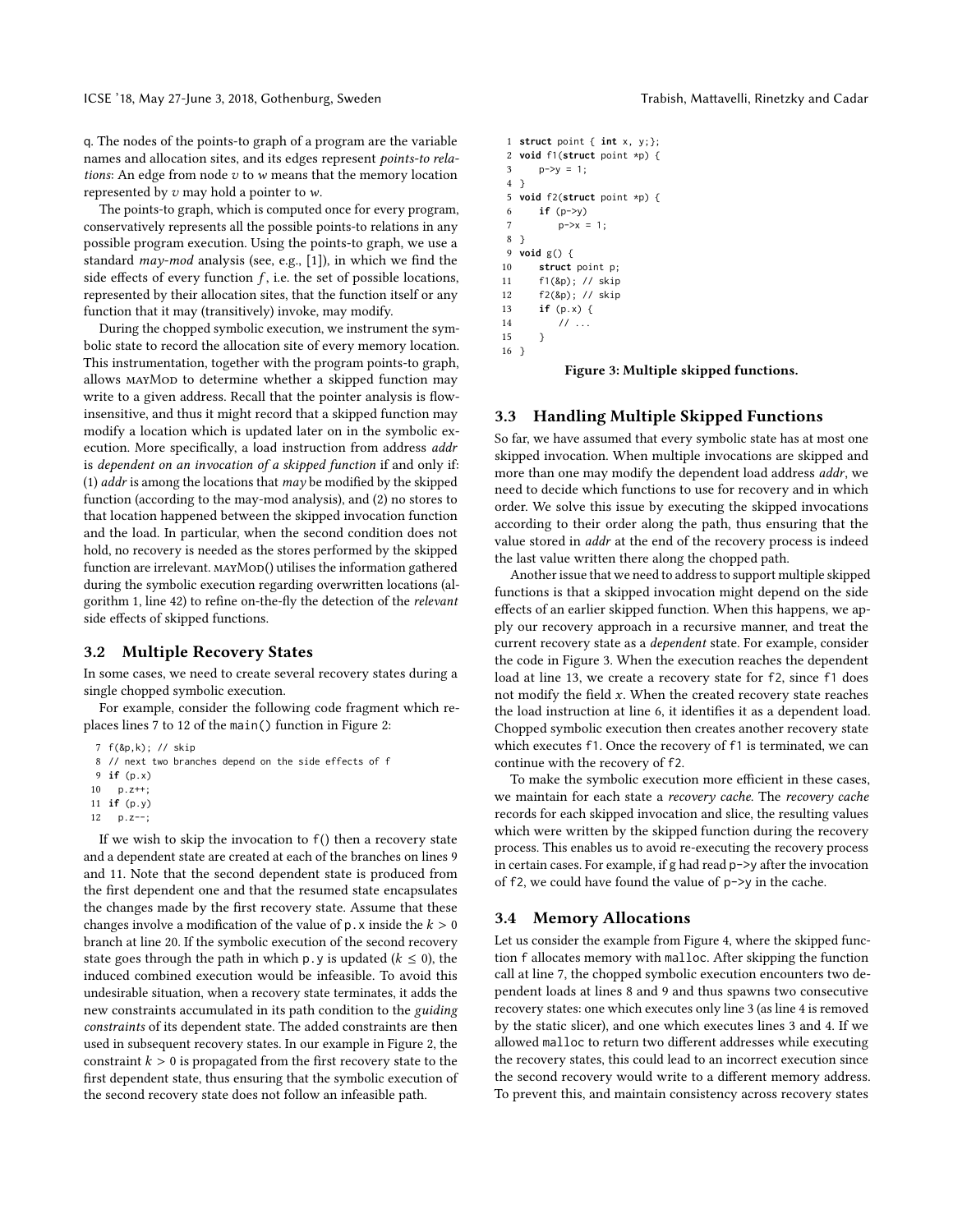```
1 struct point { int x, y; } *p = NULL;
2 void f() {
3 p = malloc(sizeof(struct point));
4   p \rightarrow x = 0;5 }
6 void g() {
7 f(); // skip
8 if (p)
9 if (p->x) {
10 // ...11 }
12 }
```
### <span id="page-6-5"></span><span id="page-6-4"></span>Figure 4: Example of skipped function with allocation.

originating from the same function call, we maintain a list of returned addresses for each allocation site in f, which are identified by their call stack. This way, subsequent recovery states will use this information while re-executing allocating instructions. Other nondeterministic routines, such as random, can be handled in a similar way.

# 3.5 Chopping-Aware Search Heuristic

Search heuristics are the main approach to reduce path explosion and steer symbolic execution to uncovered paths for a more effective exploration [\[10–](#page-10-21)[12,](#page-10-8) [43\]](#page-10-22), and chopped symbolic execution is no exception. However, these heuristics do not take into account the particular nature of the states in chopped symbolic execution, particularly the distinction between normal and recovery states.

We propose a chopping-aware search heuristic, which attempts to optimize the exploration of chopped symbolic execution. The search heuristic favors the selection of normal states, which do not require any recovery, thus fostering code exploration. Since always favoring normal states over recovery states may lead to saturation in code exploration, we allow the searcher to select a recovery state at a lower probability. Through experimentation, we determined that choosing to execute a recovery state with a probability of 0.2 produces the best results, and this is the value we use in our evaluation.

Technically, we maintain two worklists, one for normal states and one for recovery states. When the symbolic execution engine selects the next state to explore, it first selects a worklist according to the specified probability, and only then extracts the next state. As a result, it is possible to manage the two worklists according to different heuristics.

#### 3.6 Limitations

The current main limitation of the technique is related to symbolic addresses. Handling a symbolic address is difficult, as it may refer to multiple allocation sites, which in turn may lead to the recovery of several different skipped functions. Moreover, chopped symbolic execution needs a concrete load address to update when stores are performed to that address during recovery.

Chopped symbolic execution currently focuses on skipping functions. However, the approach is more generic: In theory, we could skip any arbitrary code portion that preserves the control-flow of the program. We are currently working on such an extension, particularly on designing an appropriate API for specifying arbitrary code portions to skip.

# <span id="page-6-0"></span>4 IMPLEMENTATION

We implemented chopped symbolic execution into Chopper, an extension to the KLEE symbolic execution engine [\[11\]](#page-10-2). We make Chopper available at [https://srg.doc.ic.ac.uk/projects/chopper/.](https://srg.doc.ic.ac.uk/projects/chopper/)

We forked KLEE from commit b2f93ff. A user can run Chopper by specifying the list of functions to skip along with specific call sites via command-line switches.

Chopper combines static analysis—in particular mod-ref analysis and slicing—with symbolic execution. Since KLEE operates on LLVM bitcode, we rely on libraries that statically analyse LLVM bitcode. In particular, we implemented a library for static analysis that exposes APIs to KLEE, so new or better static analyses can be integrated in Chopper with ease.

We compute *mod-ref analysis* by using the pointer analysis provided by SVF [\[38\]](#page-10-32). In particular, we rely on a flow-insensitive and context-insensitive pointer analysis based on the Andersen algorithm [\[4\]](#page-10-23). We compute static backward slicing using the DG static slicer [\[20\]](#page-10-33). We modified the slicer to be able to generate slices of arbitrary functions and not only of the entry point of the program. Note that static slicing is computed on-demand, when a recovery is required. The same slice may be reused for multiple recoveries, so each slice is computed only once.

# <span id="page-6-1"></span>5 EXPERIMENTAL EVALUATION

Our evaluation aims to provide preliminary evidence that this novel form of symbolic execution can lead to significant scalability gains. More specifically, we evaluate its effectiveness when embodied in the following two scenarios:

- (1) Failure reproduction, where the research question we explore is: How does chopped symbolic execution perform with respect to standard symbolic execution in generating an input that triggers a failure? In particular, can it reproduce more failures than standard symbolic execution, or can it reproduce the same failures faster?
- (2) Test suite augmentation, where the research question we explore is: How does chopped symbolic execution perform when steered to generate test cases that improve the structural coverage of code? Can chopped symbolic execution complement the exploration of standard symbolic execution?

Note that our objective is not to claim that chopped symbolic execution is generally a superior technique for a specific task and thus omits a direct comparison with other state-of-the-art techniques for each scenario—but rather to assess the attainable benefits of chopped symbolic execution when applied to techniques built upon symbolic execution engines.

We compare Chopper with baseline KLEE. We use the same KLEE commit (b2f93ff) from which we based Chopper. Both tools are compiled with LLVM 3.4.2 [\[29\]](#page-10-30) and use STP 2.1.2 as the constraint solver [\[22\]](#page-10-34). We conduct our experiments on servers running Ubuntu 14.04, equipped with an 8-core Intel processor at 3.5 GHz and 16GB of RAM.

# 5.1 Failure Reproduction

In this experiment we use chopped symbolic execution for failure reproduction. In particular, we run a symbolic executor to generate inputs that trigger known security vulnerabilities.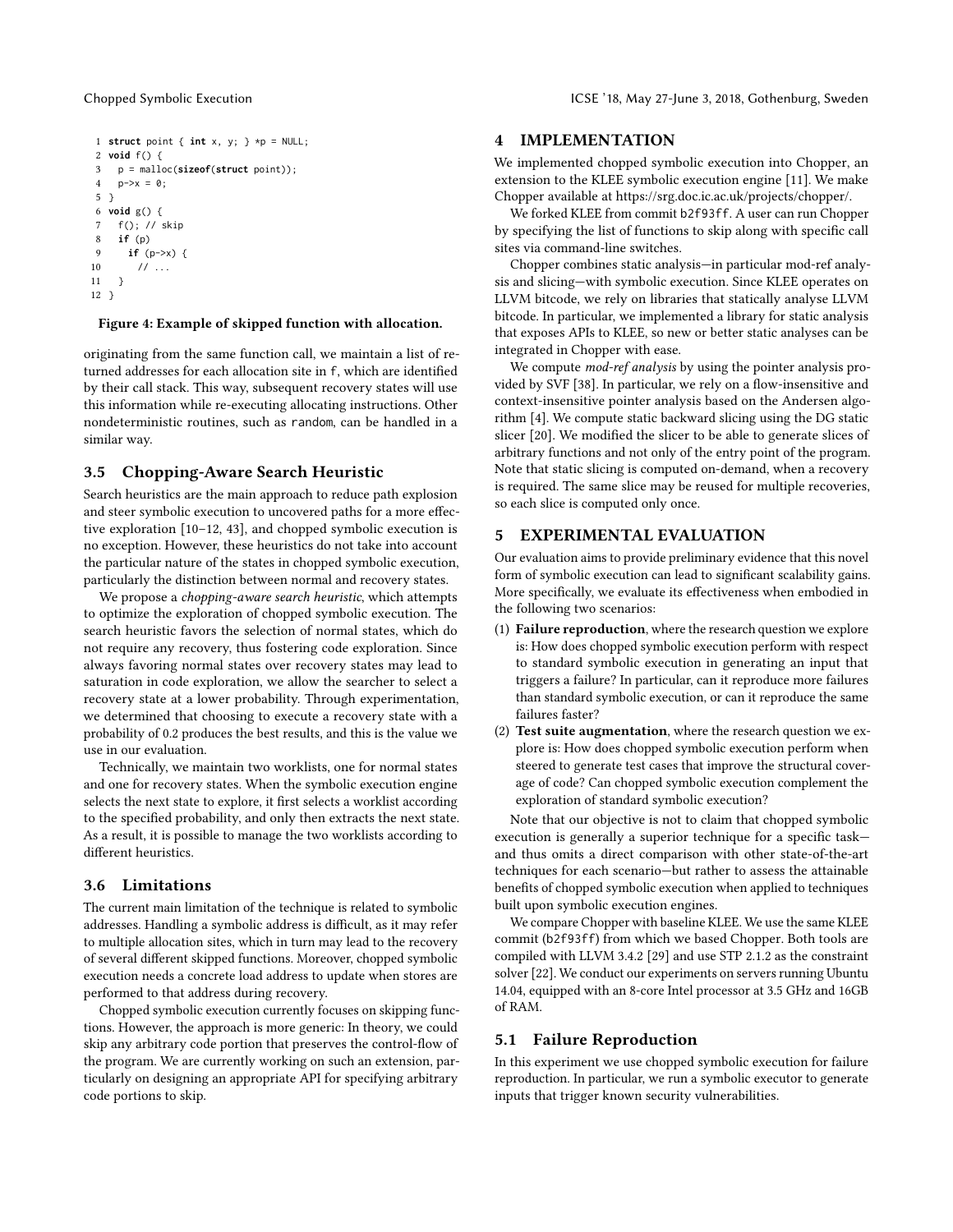<span id="page-7-0"></span>Table 1: Security vulnerabilities and libtasn1 versions considered for reproduction.

| Vulnerability | Version | C SLOC |
|---------------|---------|--------|
| CVE-2012-1569 | 2.11    | 24.448 |
| CVE-2014-3467 | 3.5     | 22,091 |
| CVE-2015-2806 | 4.3     | 28,115 |
| CVE-2015-3622 | 4.4     | 28,109 |

Benchmarks. The subjects of this part of the evaluation are vulnerabilities taken from GNU libtasn1. As briefly discussed in the introduction, GNU libtasn1 is a library for serialising and deserialising data in Abstract Syntax Notation One (ASN.1) format. For example, libtasn1 is used in GnuTLS to define X.509 certificates. We selected the libtasn1 library because its code is complex, with nested and deep function calls, and can be successfully analysed by the KLEE symbolic executor. Table [1](#page-7-0) lists the vulnerabilities selected for our experiment, which are memory out-of-bounds accesses. Note that each vulnerability requires the reproduction of a single failure, except for CVE-2014-3467, for which the vulnerability can be exploited in three different code locations, so we consider three different failures. Therefore, in this experiment we aim to reproduce a total of six failures.

Methodology. We proceed with the following evaluation process:

- (1) We manually create an execution driver for the libtasn1 library to exercise the library from its public interface, simulating the interactions of an external program (e.g., GnuTLS).
- (2) We manually derive the set of functions to skip by inspecting the code and the vulnerability report which usually includes the stack trace and sometimes results from a dynamic analysis tool (e.g., Valgrind [\[31\]](#page-10-35)). For the selected case studies we managed to identify a candidate set of function to exclude in less than 30 minutes per failure, but a developer familiar with the code should be able to do so faster.
- (3) We invoke KLEE and Chopper on the subject with several different search heuristics for normal states (random, DFS, and coverage-based[7](#page-7-1) ) and DFS for recovery states. We use a timeout of 24 hours. We also configure the symbolic executors to terminate the execution as soon as the vulnerability is identified. We do that by adding a new option to KLEE that, given a list of code locations, terminates the execution as soon as a vulnerability is discovered at all locations.

Results. Table [2](#page-7-2) summarises the high-level results of our failure reproduction experiment. For each vulnerability and search heuristic we report the effectiveness of KLEE and Chopper at reproducing the failure as the time required to generate an input that triggers the vulnerability.

As can be seen, Chopper outperforms KLEE on all but one case study both in terms of number of failures reproduced and performance, regardless of the search heuristic applied. Overall, KLEE reproduces four failures, CVE-2014-3467<sub>1</sub>, CVE-2014-3467<sub>2</sub>, CVE-2015-2806 and CVE-2015-3622, and only failure CVE-2014-3467<sup>1</sup> can be reproduced with all search heuristics. This latter case seems

<span id="page-7-2"></span>Table 2: Results for the failure reproduction experiment on libtasn1. For each case we report either the time required for exploration if the vulnerability was reproduced successfully (in mm:ss), Timeout (if execution is terminated after 24 hours), or OOM (if the execution runs out of memory, with the respective time at which this happened).

| Vulnerability  | Search     | <b>KLEE</b>              | Chopper |  |
|----------------|------------|--------------------------|---------|--|
|                | Random     | OOM (11:52)              | 02:27   |  |
| CVE-2012-1569  | <b>DFS</b> | $\overline{OOM}$ (05:08) | 03:29   |  |
|                | Coverage   | OOM (11:28)              | 02:45   |  |
|                | Random     | 00:05                    | 00:45   |  |
| CVE-2014-34671 | <b>DFS</b> | 16:31                    | 00:08   |  |
|                | Coverage   | 00:03                    | 00:58   |  |
|                | Random     | 1:02:13                  | 06:18   |  |
| CVE-2014-34672 | <b>DFS</b> | Timeout                  | 00:09   |  |
|                | Coverage   | 1:33:56                  | 02:48   |  |
|                | Random     | Timeout                  | 09:55   |  |
| CVE-2014-34673 | <b>DFS</b> | Timeout                  | 12:31   |  |
|                | Coverage   | Timeout                  | 09:50   |  |
|                | Random     | 1:07:46                  | 02:18   |  |
| CVE-2015-2806  | <b>DFS</b> | 2:46:13                  | 12:04   |  |
|                | Coverage   | OOM (38:56)              | 01:02   |  |
|                | Random     | Timeout                  | 00:16   |  |
| CVE-2015-3622  | <b>DFS</b> | Timeout                  | 18:41   |  |
|                | Coverage   | 20:25:20                 | 00:18   |  |

to be relatively easy to identify, since KLEE requires only a few seconds. On the other cases, KLEE requires between 1 and 20 hours. The problem of path explosion in KLEE is particularly visible in CVE-2012-1569 where the symbolic executor quickly runs out of available memory (4096 MB) and thus fails to reproduce the failure.

In contrast, Chopper can identify all vulnerabilities and generates a test case to reproduce each failure in less than 20 minutes, and often much faster. Overall, for the vulnerabilities that KLEE can also reproduce, Chopper can significantly beat KLEE in terms of performance by at least an order of magnitude, with the only exception of CVE-2014-34671 where Chopper can be slowed by the cost of static analyses.

Table [3](#page-8-0) summarises the detailed results of Chopper for the failure reproduction experiment. For each vulnerability and search heuristic we report the number of snapshots and recovery states generated during chopped symbolic execution (Snapshots and Recoveries, respectively), the execution times for Chopper with and without slicing (Sliced  $\mathcal F$  and Full  $\mathcal F$ , respectively) as well as statistics on the generated slices, which includes the number of slices generated (Num), and the total size of the original ( $\mathcal F$  size) and sliced  $(S \text{ size})$  skipped functions in terms of LLVM instructions.

Table [3](#page-8-0) shows that the number of skipped function calls (as deduced by the number of snapshot states) and recovery states varies with the nature of the case study, the skipped functions, and the search heuristic. In the case of vulnerability CVE-2015-2806, Chopper could reproduce the failure without recovering. This is the exemplar case that highlights the benefits of chopped symbolic execution: While KLEE spent hours interpreting code unrelated

<span id="page-7-1"></span><sup>7</sup>KLEE search options dfs, random-state and nurs:covnew respectively.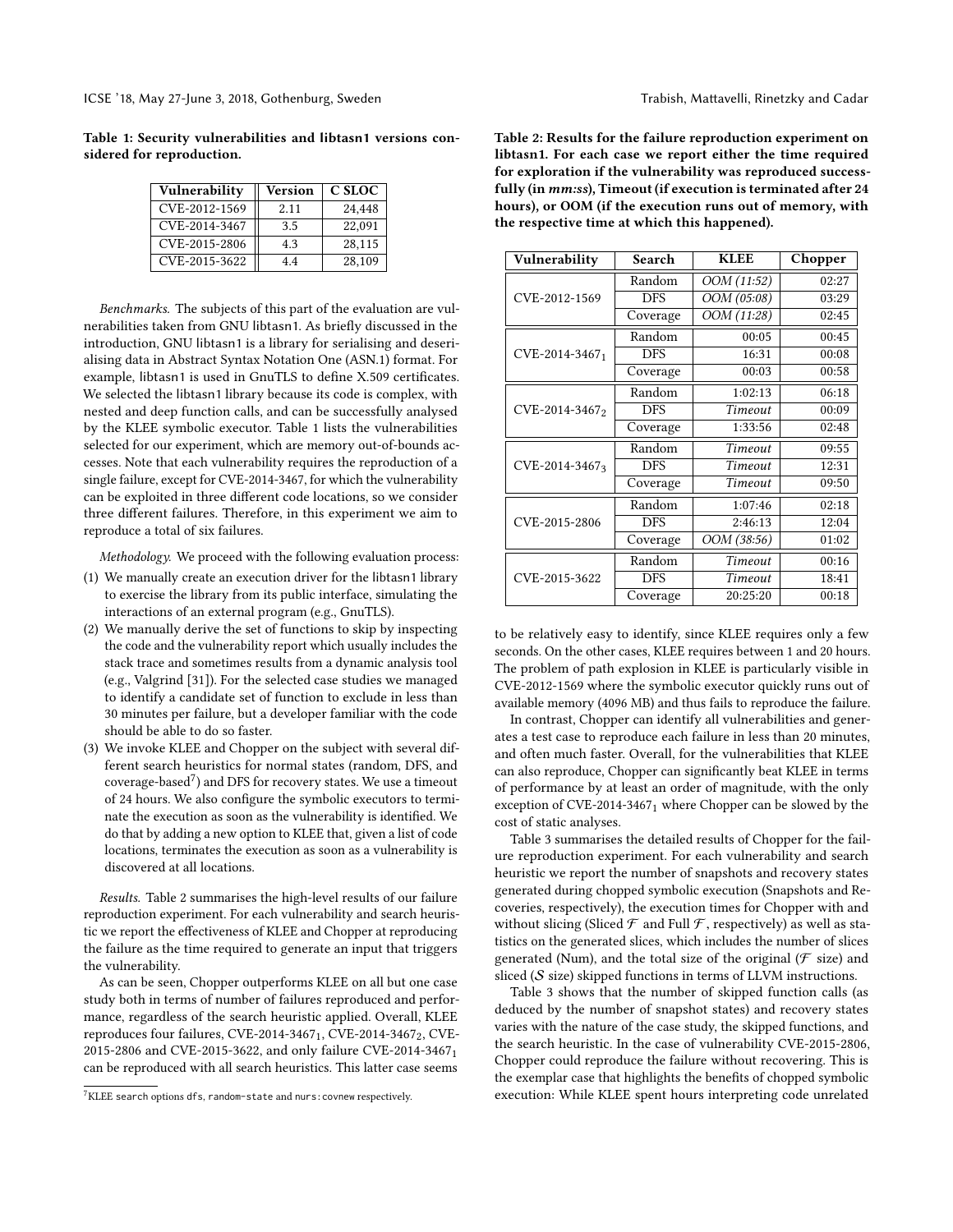<span id="page-8-0"></span>

| Vulnerability    | Search     | <b>Snapshots</b> | <b>Recoveries</b> | <b>Function</b>   |                     | Slice          |                   |             |
|------------------|------------|------------------|-------------------|-------------------|---------------------|----------------|-------------------|-------------|
|                  |            |                  |                   | Full $\mathcal F$ | Sliced $\mathcal F$ | Num            | $\mathcal F$ Size | $S$ Size    |
|                  | Random     | 5,315            | 7,447             | 01:21             | 02:27               | $\overline{4}$ | 694               | 320 (46%)   |
| CVE-2012-1569    | <b>DFS</b> | 381              | 1,078             | 00:10             | 03:29               | 4              | 694               | 320 (46%)   |
|                  | Coverage   | 6,258            | 9,053             | 01:53             | 02:45               | 4              | 694               | 320 (46%)   |
|                  | Random     | 6,607            | 6,883             | 00:30             | 00:45               | 4              | 3,740             | 2,318 (62%) |
| $CVE-2014-34671$ | <b>DFS</b> | 656              | 1,003             | 00:07             | 00:08               | 4              | 3,740             | 2,318 (62%) |
|                  | Coverage   | 5,642            | 7,357             | 00:50             | 00:58               | 4              | 3,740             | 2,318 (62%) |
|                  | Random     | 16,279           | 26,300            | 07:38             | 06:18               | 4              | 3.740             | 2,318 (62%) |
| CVE-2014-34672   | <b>DFS</b> | 656              | 1.003             | 00:11             | 00:09               | 4              | 3.740             | 2,318 (62%) |
|                  | Coverage   | 10,147           | 18,916            | 04:43             | 02:48               | 4              | 3,740             | 2,318 (62%) |
|                  | Random     | 26,762           | 43,480            | 17:30             | 09:55               | 4              | 3,740             | 2,318 (62%) |
| CVE-2014-34673   | <b>DFS</b> | 38,696           | 61,113            | 17:07             | 12:31               | 4              | 3,740             | 2,318 (62%) |
|                  | Coverage   | 30,947           | 42,797            | 17:13             | 09:50               | 4              | 3,740             | 2,318 (62%) |
|                  | Random     | 173,065          | $\Omega$          | 02:31             | 02:18               | ۰              |                   |             |
| CVE-2015-2806    | <b>DFS</b> | 2,708,849        | $\theta$          | 12:30             | 12:04               | ٠              | ۰                 |             |
|                  | Coverage   | 36,549           | $\theta$          | 01:04             | 01:02               |                |                   |             |
|                  | Random     | 584              | 8,980             | 00:25             | 00:16               | 6              | 1,269             | 343 (27%)   |
| CVE-2015-3622    | <b>DFS</b> | 23,846           | 20,188            | 21:24             | 18:41               | 7              | 1,453             | 398 (27%)   |
|                  | Coverage   | 608              | 9.043             | 00:23             | 00:18               | 6              | 1,269             | 343 (27%)   |

Table 3: Detailed results of Chopper for the failure reproduction experiment on libtasn1.

with the failure, Chopper excluded the uninteresting code portions and could proceed analysing only code of interest, consistently identifying the failure with all search heuristics in as little as one minute.

Table [3](#page-8-0) also shows that the benefit of slicing the skipped functions depends on the case study. For example, for the CVE-2014- 34673 vulnerability, Chopper is on average 70% faster when slicing the skipped functions. Conversely, Chopper performs the best without slicing in CVE-2012-1569. A plausible explanation is that the additional analyses required for slicing were more expensive than directly analysing the functions. We plan to develop a lightweight analysis to speculatively identify when to apply slicing on the skipped functions.

# 5.2 Test Suite Augmentation

In this experiment we use chopped symbolic execution for test suite augmentation. We do that by running Chopper on a subject program where we skip functions already exercised by an existing test suite. As initial test suite we rely on tests generated by KLEE. In essence, we want to assess the effectiveness of chopped symbolic execution in complementing standard symbolic execution in test generation, for the goal of increasing structural coverage.

Benchmarks. The subjects of this part of the evaluation are GNU BC 2.27, LibYAML 0.1.5, and GNU  $\overrightarrow{OSIP}$  4.0.0. BC<sup>[8](#page-8-1)</sup> is an arbitraryprecision calculator that solves mathematical expressions written in .<br>a C-style language. LibYAML<sup>[9](#page-8-2)</sup> is a well-known library for parsing and emitting data in YAML format, which is a human-friendly data serialisation standard. oSIP<sup>[10](#page-8-3)</sup> implements the SIP protocol and provides an interface for creating SIP based applications. We choose

these benchmarks because KLEE has a hard time generating highcoverage tests. As a result, the code not covered by KLEE is usually related to complex features, and we challenge Chopper to exercise it. For each program, we rely on the program's documentation and personal experience with the subject to identify the best argument configuration that can maximise coverage.

Methodology. We proceed with the following evaluation process:

- (1) We generate the initial test suite by running KLEE on each subject with the coverage-based search heuristic and a time limit of one hour. We use this configuration to maximise structural coverage of the code under analysis, in particular we focus on line and branch coverage.
- (2) We compute the structural coverage obtained with the test suites that KLEE generates using GNU GCov.<sup>[11](#page-8-4)</sup>
- (3) We use the coverage information and the call graph to select for each program the set of functions to skip. For example, suppose that function  $f$  calls function  $q$  and  $h$ , and that  $f$  and  $h$  are covered by a test. We include in the set of the skipped functions only  $h$ , since  $f$  is required to reach uncovered function  $g$ .
- (4) We invoke Chopper on the subjects with the coverage-based search heuristic for normal states and DFS for the recovery states. We use a timeout of one hour.

Results. Table [4](#page-9-2) summarises the results of our test suite augmentation experiment. For each case study we report the structural coverage of a symbolic executor as percentages of lines and branches covered by its generated test suite. For KLEE+Chopper we report the structural coverage results with and without performing slicing (Sliced  $\mathcal F$  and Full  $\mathcal F$ , respectively).

Table [4](#page-9-2) shows that Chopper effectively complements KLEE and increases code coverage even on complex subjects. Specifically, on

<span id="page-8-1"></span> $^8\rm{https://www.gnu.org/software/bc}$  $^8\rm{https://www.gnu.org/software/bc}$  $^8\rm{https://www.gnu.org/software/bc}$ 

<span id="page-8-2"></span><sup>9</sup><https://pyyaml.org/wiki/LibYAML>

<span id="page-8-3"></span><sup>10</sup><https://www.gnu.org/software/osip>

<span id="page-8-4"></span> $\overline{^{11}{\rm \bf https://gcc.gnu.org/onlinedocs/gcc/Gcov.html}}$  $\overline{^{11}{\rm \bf https://gcc.gnu.org/onlinedocs/gcc/Gcov.html}}$  $\overline{^{11}{\rm \bf https://gcc.gnu.org/onlinedocs/gcc/Gcov.html}}$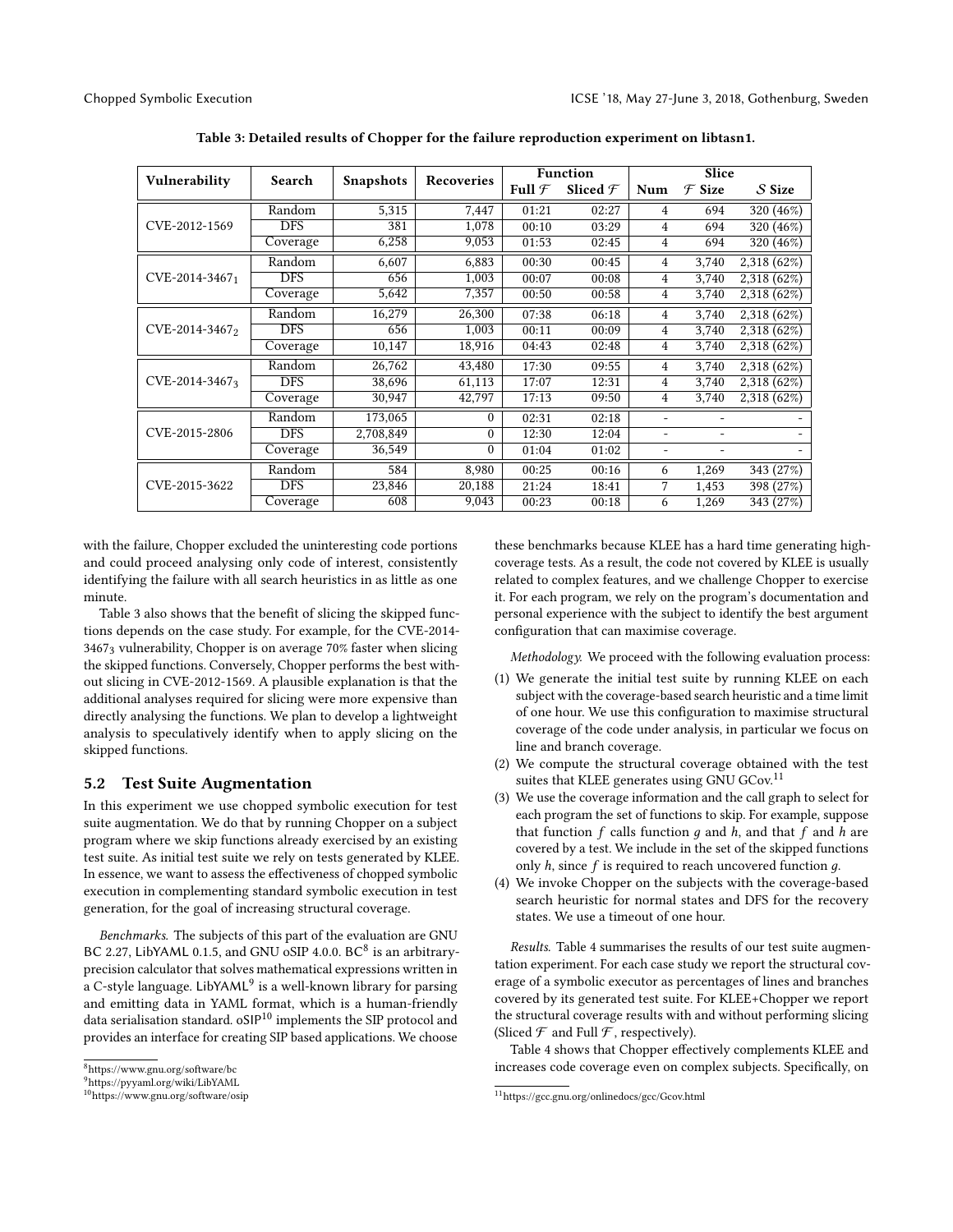<span id="page-9-2"></span>Table 4: Line (L) and branch (B) coverage achieved by KLEE and KLEE+Chopper for BC, LibYaml and oSIP in one hour.

|         | <b>KLEE</b> |       | KLEE+Chopper      |       |                     |       |  |
|---------|-------------|-------|-------------------|-------|---------------------|-------|--|
| Program |             |       | Full $\mathcal F$ |       | Sliced $\mathcal F$ |       |  |
|         |             | B     |                   | в     |                     | в     |  |
| ВC      | 23.2%       | 15.6% | 26.6%             | 19.9% | $27.2\%$            | 20.8% |  |
| LibYAML | 10.8%       | 4.2%  | 19.9%             | 11.5% | 19.9%               | 11.5% |  |
| oSIP    | 5.7%        | 5.1%  | 9.8%              | 8.7%  | 9.8%                | 8.7%  |  |

BC, Chopper increased statement and branch coverage by 4% and 5.2%, respectively; on LibYAML it approximately doubled coverage; and in oSIP it also led to significant gains.

In BC, Chopper managed to skip expensive functions that initialize the parsing of the input file and reached the actual parsing functions. Unfortunately, the analysis quickly got stuck in the parsing routine due to timeouts in the constraint solver, resulting in a limited increase in coverage.

In the case of LibYAML we observed that KLEE spent almost all its budget analysing one function that contains complex logic responsible for ensuring that the buffer contains enough characters for parsing while handling different encodings, such as UTF-8 or UTF-16. This function is invoked at the beginning of program execution, and KLEE got stuck in it, not being able to execute any subsequent line of code. Conversely, Chopper skipped the expensive invocation and continued to explore other parts of the code. Our chopping-aware search heuristic also allowed us to recover paths inside the expensive function while giving higher priority to nonrecovery states, in turn resulting in a more in-depth exploration of the code.

A similar scenario was encountered in oSIP, where KLEE spent a considerable amount of resources on a white character processing routine which is invoked at the beginning of the execution. By skipping this routine, Chopper was able to perform a deeper exploration of the code.

As for the previous experiment, the benefit of slicing strictly depends on the case study. In this experiment, slicing is not beneficial in LibYAML and oSIP, while it leads to increased coverage in BC.

# 5.3 Threats to Validity

Here we briefly discuss the countermeasures we adopted to mitigate the threats to validity. The internal validity depends on the correctness of our prototype implementation, and may be threatened by the evaluation setting and the execution of the experiments. We carefully tested our prototype with respect to the original KLEE baseline, and make it available for further inspection.

Threats to external validity may derive from the selection of benchmarks. We validated our approach on three real-world subjects. Different results could be obtained for different subjects. The only way to further reduce the external validity threat consists in replicating our study on more subjects. For this reason we make our experimental package publicly available to other researchers.<sup>[12](#page-9-3)</sup>

# <span id="page-9-0"></span>6 RELATED WORK

The research community has invested significant effort in addressing the path explosion challenge in symbolic execution, and this paper aligns with this line of work.

As we already mentioned in the introduction, the most common and often most effective mechanism employed by symbolic executors are search heuristics, whose goal is to guide program exploration to the most promising paths in the program. Popular heuristics include random path exploration [\[11\]](#page-10-2), generational search [\[25\]](#page-10-9) and coverage-optimized search [\[10,](#page-10-21) [12\]](#page-10-8), to name just a few. Unfortunately, search heuristics only partly alleviate path explosion, and symbolic execution can still get stuck in irrelevant parts of the code.

Another effective technique is to try to prune equivalent program paths [\[8,](#page-10-36) [9\]](#page-10-37). For instance, if a path reaches a program point with a set of constraints equivalent to those of a previous path that reached that point, then the second path (and all paths that it would have spawned) can be terminated. This technique is similar in spirit to our approach, but orthogonal, as it does nothing to prevent the exploration of code irrelevant to the task at hand. Chopped symbolic execution can be combined with path pruning, in order to prune both irrelevant paths, as well as those relevant paths which are equivalent to other relevant paths.

Merging paths can also help alleviate path explosion. Paths can be merged either ahead-of-time [\[17,](#page-10-38) [18\]](#page-10-39) or at runtime [\[28,](#page-10-40) [36\]](#page-10-41). A particular type of path merging are function summaries, in which paths within a function are merged into a summary that can be reused on subsequent invocations [\[2,](#page-10-42) [23\]](#page-10-43). Path merging can lead to exponential reduction in the number of paths explored, but the cost is often offloaded to the constraint solver, which has to deal with significantly harder constraints. Again, chopped symbolic execution could be combined with path merging, in order to get the benefit of both.

Chopped symbolic execution makes use of program slicing in order to explore only the relevant parts of code through the skipped functions. Program slicing has been explored in symbolic execution before, e.g., in the context of patch testing [\[6\]](#page-10-44).

# <span id="page-9-1"></span>7 CONCLUSION

Chopped symbolic execution is a novel form of symbolic execution which allows users to specify uninteresting parts of the code that can be excluded during analysis, thus focusing the exploration on those paths most relevant to the task at hand. Our preliminary evaluation shows that chopped symbolic execution can lead to significant improvements in scalability for different scenarios such as vulnerability reproduction and test suite augmentation. Future work can explore these scenarios and others in more depth, aim to further automate the identification of functions to skip, and extend the approach with the ability to skip arbitrary code fragments.

Acknowledgements. We thank the ICSE reviewers, Frank Busse and Timotej Kapus for their useful comments on the paper. This research was supported in part by the UK EPSRC through grants EP/N007166/1 and EP/L002795/1, by Len Blavatnik and the Blavatnik Family foundation, Blavatnik Interdisciplinary Cyber Research Center at Tel Aviv University and the Pazy Foundation.

<span id="page-9-3"></span><sup>12</sup><https://srg.doc.ic.ac.uk/projects/chopper/>